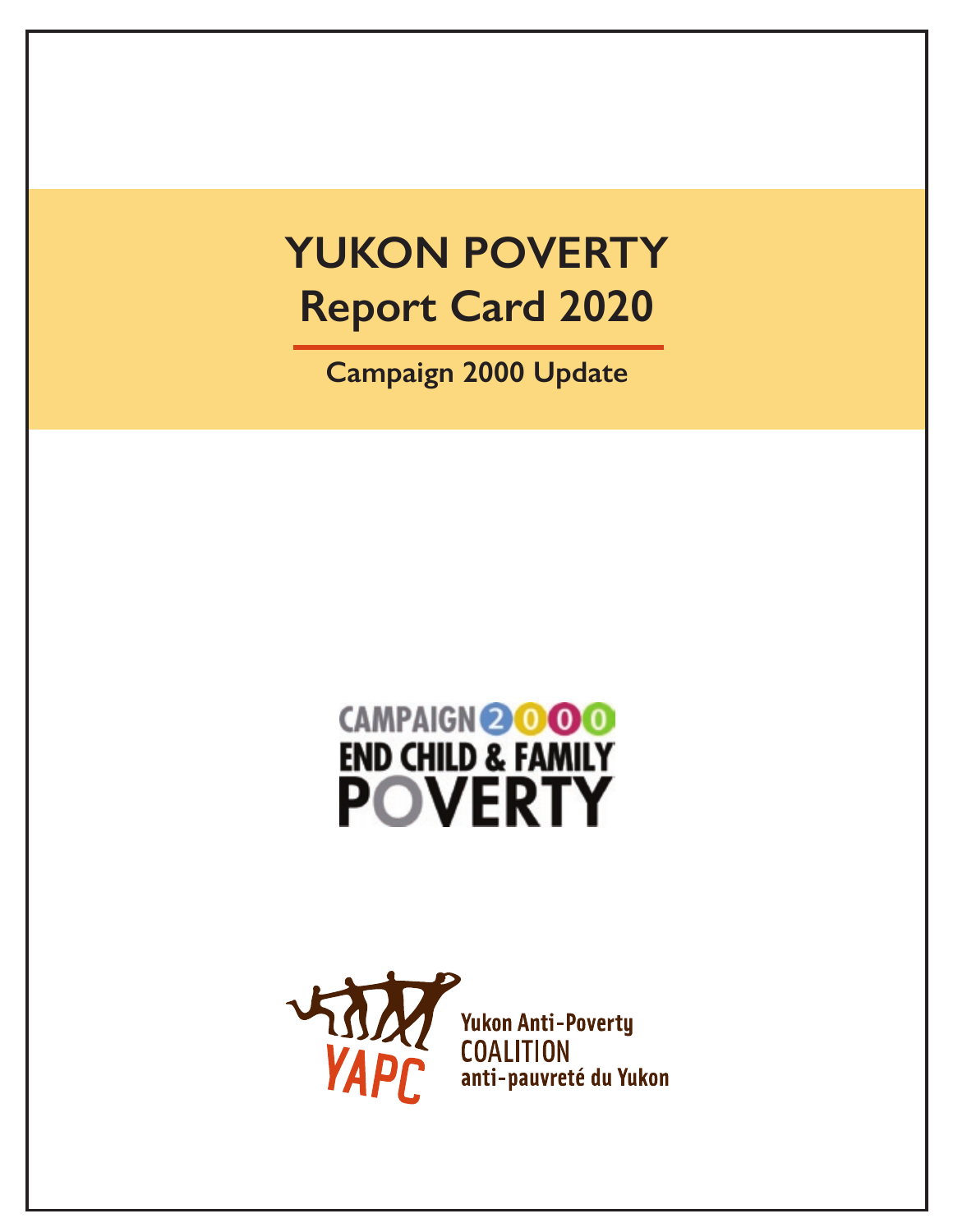#### **About the Yukon Anti-Poverty Coalition**

The Yukon Anti-Poverty Coalition works to facilitate the elimination of poverty in the Yukon through awareness, education, advocacy, action, and community building. The Yukon Anti-Poverty Coalition currently has over 500 members including community members and representatives from non-governmental organizations, elected officials, and representatives from the business and faith communities on issues involving food, shelter, income, and access to services.

The vision of the Yukon Anti-Poverty Coalition is that all people in the Yukon live in an inclusive community free from poverty where diversity is respected and human rights are upheld. The official mandate of the organization is to:

- Foster strategies, actions, and partnerships with organizations to reduce and prevent poverty in the Yukon
- Identify gaps, support collaboration, and facilitate the development of solutions to deal with the effects of poverty
- Provide specific programming to alleviate the impacts of poverty on individuals and families
- Provide safe and welcoming spaces for new ideas and solutions to be incubated and supported
- Increase awareness of the causes of poverty and its impacts on Yukon people
- Provide factual information on poverty based on research and lived experience
- Coordinate actions and information, within and outside the Yukon, regarding poverty
- Advocate and support individuals and families to navigate current systems
- Advocate for positive systemic change with partner organizations

For more information: www.yapc.ca (867) 334-9317

#### **About Campaign 2000**

Campaign 2000 is a cross-Canada public education movement to build Canadian awareness and support for the 1989 all-party House of Commons resolution to end child poverty in Canada by the year 2000. Campaign 2000 began in 1991 out of concern about the lack of government progress in addressing child poverty. Campaign 2000 is non-partisan in urging all Canadian elected officials to keep their promise to Canada's children. The Campaign 2000 coalition consists of 120 partners committed to addressing the issue of child and family poverty and believe that the federal government has a responsibility to honour the all-party resolution to end child poverty.

One accountability tool used by Campaign2000 and its coalition partners is producing poverty report cards for Canada and the provinces and territories as a means of highlighting the challenges specific to each province and territory. The Yukon Anti-Poverty Coalition is a Yukon partner in Campaign 2000 and produced this first poverty report card for Yukon.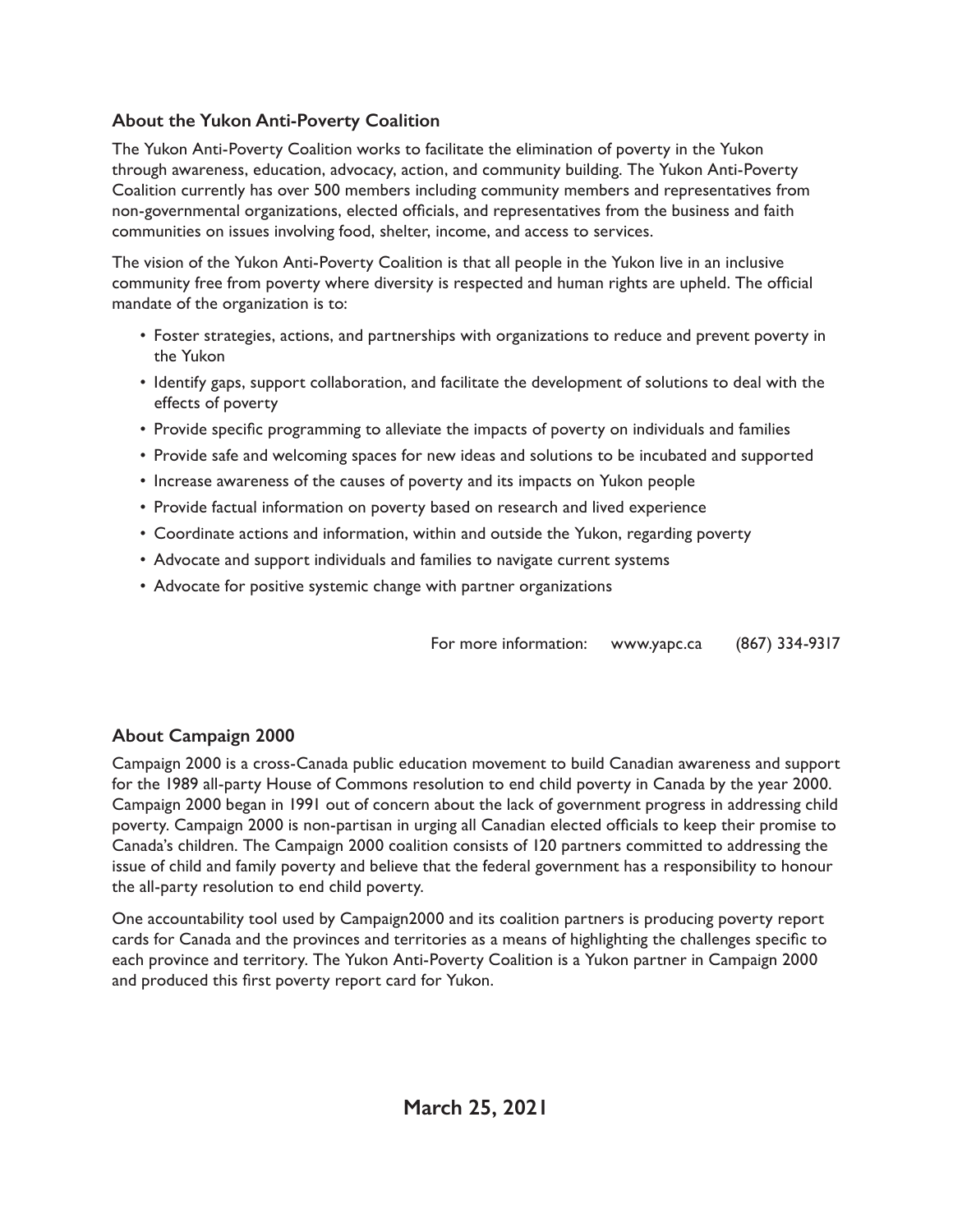#### **Contents**

| 2.2 The Challenge of Food Insecurity 8           |
|--------------------------------------------------|
|                                                  |
|                                                  |
|                                                  |
|                                                  |
| 3.3 Yukon Social Inclusion Strategy 12           |
| 3.4 Universal Low-Fee Child Care 13              |
| 3.5 Canada-Yukon Housing Benefit 13              |
| 3.6 Whitehorse Transit Master Plan 14            |
| 3.7 Yukon Child and Youth Advocate Office  14    |
|                                                  |
|                                                  |
|                                                  |
| 4.3 Yukon First Nations Education Directorate 16 |
|                                                  |
|                                                  |
|                                                  |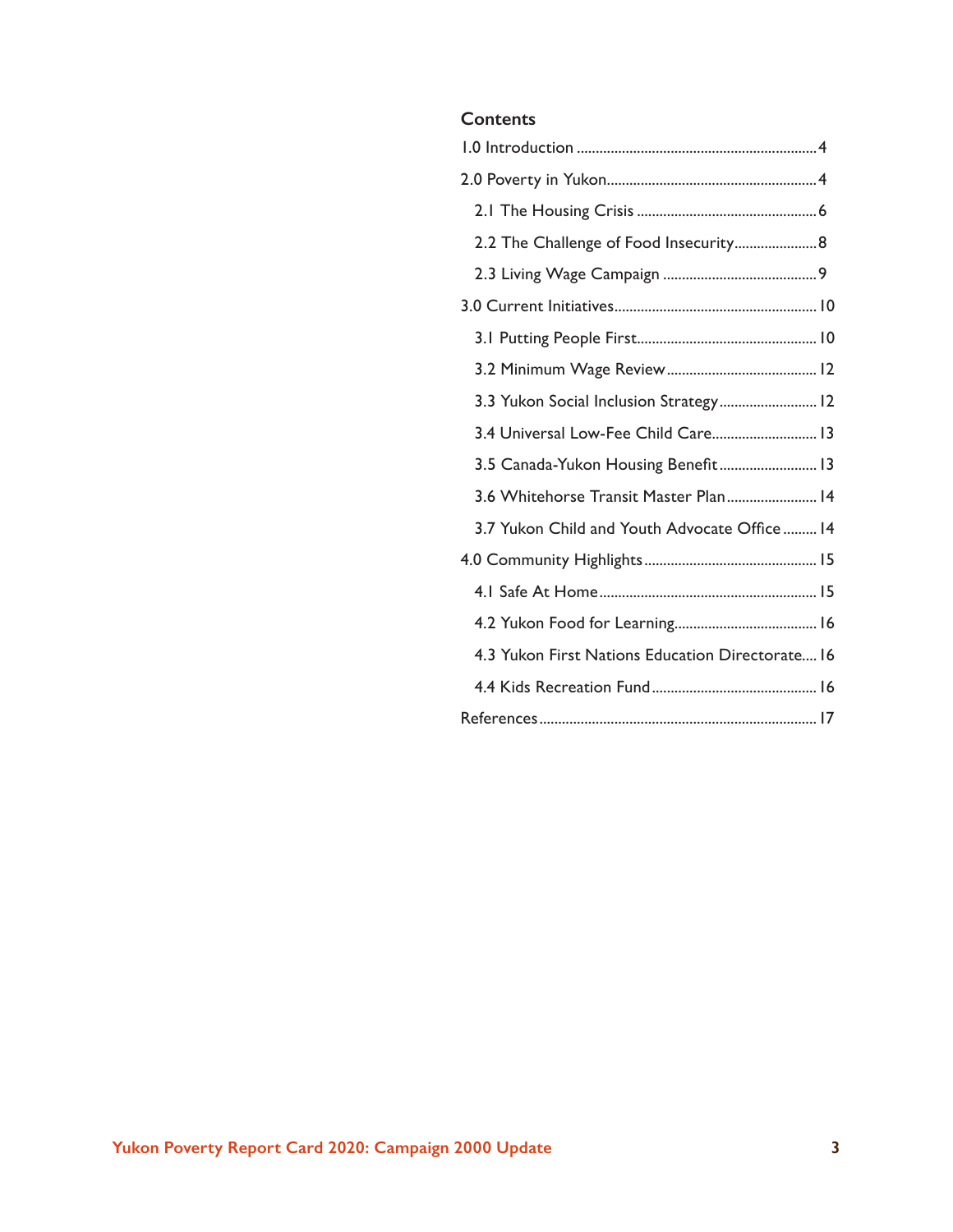#### **1.0 Introduction**

The Yukon is a unique place within Canada due to its rich cultural, ecological, geographic, and climatic diversity. It is home to approximately 42,500 residents dispersed over a landmass of nearly 475,000 square kilometres including 14 distinct First Nations, of which 11 have negotiated self-government agreements that support greater autonomy and self-determination. Despite its considerable riches and strengths, Yukon faces considerable ongoing challenges related to poverty, the consequences of which are disproportionately experienced by Indigenous peoples and children and youth.

#### **This report provides an overview of key issues relating to poverty in Yukon:**

- the housing crisis and the challenge of food insecurity with a focus of the disproportionate impact on children and youth, Indigenous peoples, and others.
- an overview of previous initiatives and ongoing work that can be leveraged to support a comprehensive approach to reducing poverty in the Yukon.
- a description of some successful community-driven initiatives that are supporting improvements in the health and wellness of Yukoners.
- ten recommendations including several policy proposals to improve the health and wellness of children, youth, and families specifically.

#### **2.0 Poverty in Yukon**

At this time, Statistics Canada does not measure the prevalence of poverty based on the Market Basket Measure (Canada's official measure of poverty) for Yukon although considerable work is underway to remedy this gap. Considerable qualitative and quantitative data exist relating to a series of key indicators demonstrating that poverty remains a significant issue in the territory that necessitates urgent action.

In August 2018, the Government of Canada released *Opportunity for All: Canada's First Poverty Reduction Strategy.* The strategy enshrined the Market Basket Measure as official measure of poverty in Canada, established targets for poverty reduction, and enabled the creation of the National Advisory Council on Poverty to advise the Minister of Families, Children and Social Development on poverty reduction measures and to report annually on progress toward poverty reduction. i The Market Basket Measure establishes thresholds of poverty based upon the cost of a basket of food, clothing, shelter, transportation, and other items that reflect a modest, basic standard of living. ii

At this time, Statistics Canada is in the process of developing the Northern Market Basket Measure, a variant of the Market Basket Measure intended to reflect life in the North while incorporating available data sources, that will serve as the official measure of poverty for the territories. The Yukon Anti-Poverty Coalition, the Yukon Status of Women Council, and several members of the community with an interest in poverty have engaged with Statistics Canada and the Yukon Bureau of Statistics as part of ongoing work to formalize the methodological design of the Northern Market Basket Measure. It is anticipated that Statistics Canada will produce preliminary estimates of the prevalence of poverty in Yukon and the Northwest Territories by mid-2021.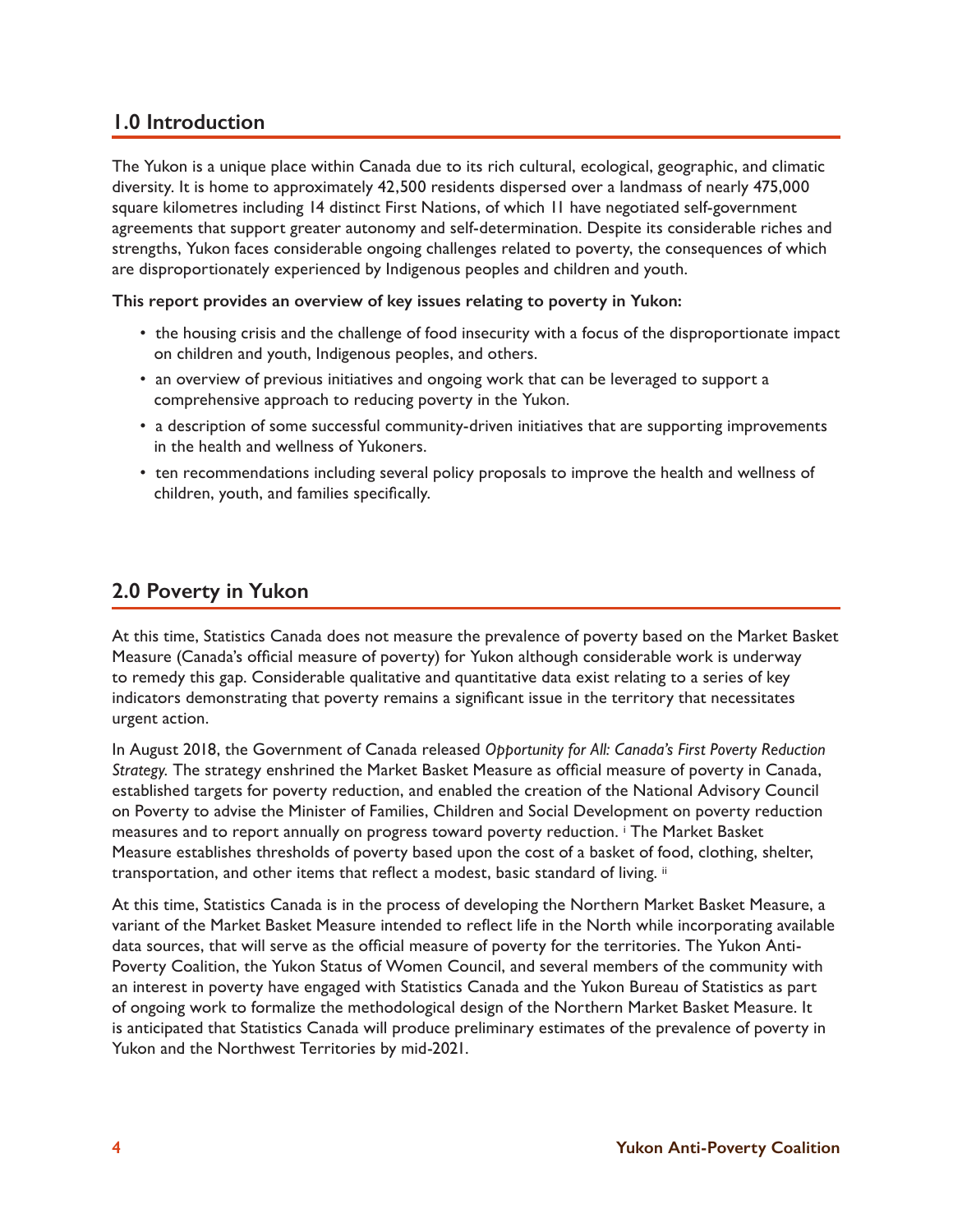The proposed Northern Market Basket Measure builds on a study conducted by Statistics Canada in 2012 to determine the feasibility of measuring poverty in the territorial capitals using a Northern variant of the Market Basket Measure. The feasibility study included a baseline estimate of the prevalence of poverty for each of the territorial capitals. Key findings from the feasibility study included:

- 16% of all households lived in poverty
- 22.1% of persons under the age of 18 years lived in poverty
- 40.7% of persons in female lone-parent households lived in poverty iii

Statistics Canada also produces the Low Income Measure, which serves as an additional indicator of low income that complements the Market Basket Measure. The Low Income Measure is a fixed percentage (50%) of median adjusted household income, where "adjusted" indicates that household needs are taken into account. Adjustment for household sizes reflects the fact that a household's needs increase as the number of members increases. iv

Statistics Canada most recently reported the Low Income Measure for Yukon as of 2018. At that time, 4,070 or 10.9% of Yukoners were considered low income. Yukoners most likely to be considered low income based on the Low Income Measure include:

- Lone-parent families 22.1%
- Persons not in census families  $-23\%$  \*
- Households living outside of the Whitehorse 14.5% v
- *\* A person not in census families is an individual who is not part of a census family (couple family or lone-parent*  family). Persons not in census families may live with their married children or with their children who have children *of their own. They may be living with a family to whom they are related or unrelated. They may also be living alone or with other non-family person*

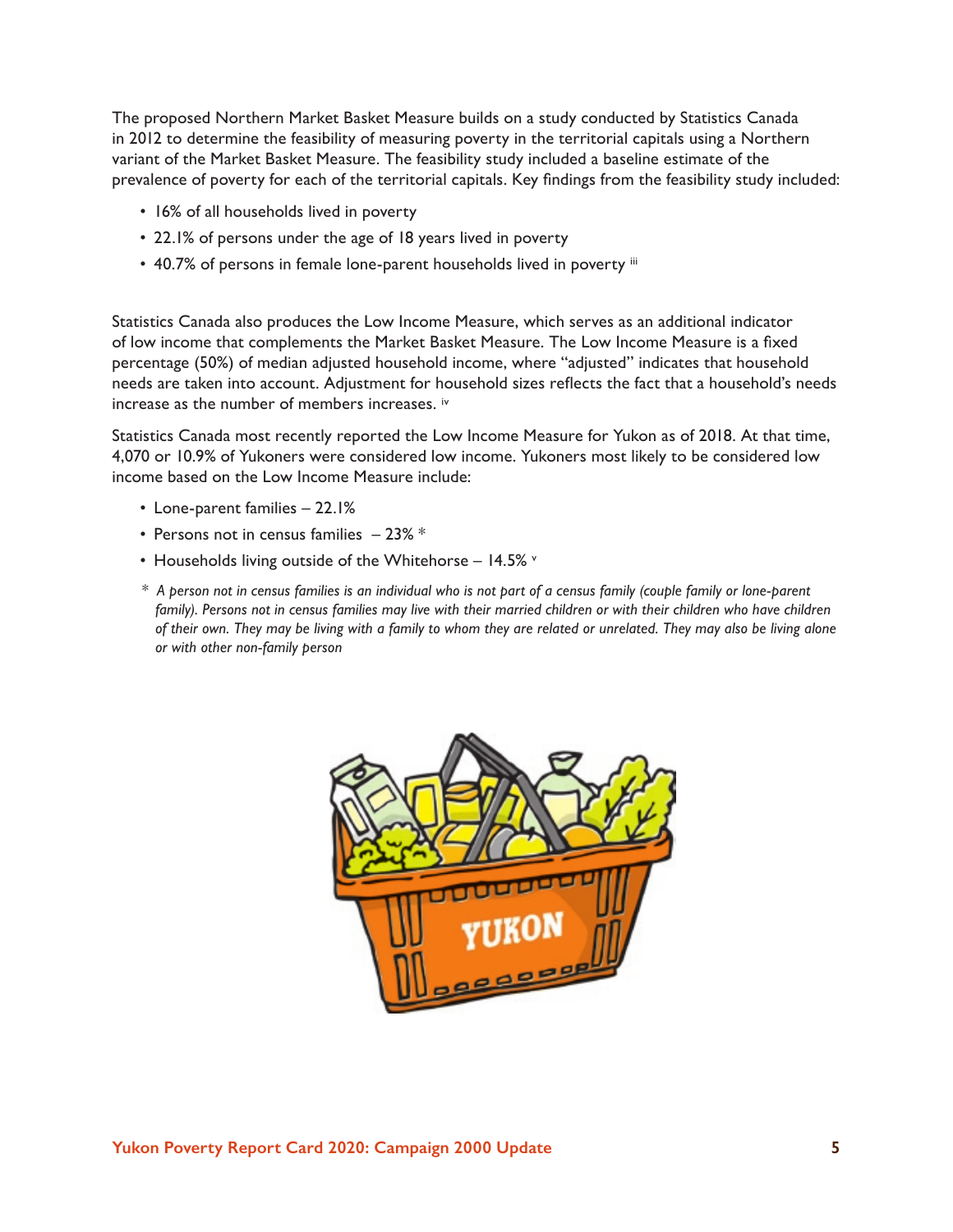## **2.1 The Housing Crisis**

Despite the lack of current data regarding the prevalence of poverty in Yukon, considerable data exists relating to key indicators of several dimensions of poverty and inclusion. In particular, there is significant data that highlights the magnitude of the housing crisis across Yukon as well as challenges relating to food insecurity.

A major factor driving the housing crisis remains the lack of social and affordable housing across the territory. The most recent Yukon Rent Survey released by the Yukon Bureau of Statistics showed that vacancy rate was 3.2% as of October 2020 with no available rental units reported for Dawson and Haines Junction while only one vacant rental unit was reported for Watson Lake. Figure 1 below presents the vacancy rate by unit size and community as reported in the most recent Yukon Rent Survey for the period ending October 2020.

|                     | Yukon | Whitehorse            | Dawson               | Watson<br>Lake       | <b>Haines</b><br>Junction |
|---------------------|-------|-----------------------|----------------------|----------------------|---------------------------|
| <b>Vacancy Rate</b> |       |                       |                      |                      |                           |
| All                 | 3.2%  | 3.4%                  | $0.0\%$              | 1.7%                 | 0.0%                      |
| Bachelor            | 10.9% | 11.6%                 | 0.0%                 | $0.0\%$ <sup>+</sup> | $\cdots$                  |
| 1 Bedroom           | 3.3%  | 3.3%                  | 0.0%                 | 11.1%                | $0.0\%$ <sup>+</sup>      |
| 2 Bedrooms          | 2.3%  | 2.4%                  | $0.0\%$ <sup>+</sup> | $0.0\%$              | $0.0\%$ <sup>+</sup>      |
| 3-4 Bedrooms        | 1.7%  | 1.8%                  | $0.0\%$ <sup>+</sup> | $0.0\%$              | $0.0\%$ <sup>+</sup>      |
| 5+ Bedrooms         | 17.4% | $26.7\%$ <sup>+</sup> | $\cdots$             | $0.0\%$ <sup>+</sup> | $\cdots$                  |

*Figure 1: Vacancy rates for the period ending October 2020, by unit size and community*

As vacancy rates continue to decrease, the median cost of rental housing across the territory increased by nearly 6% between October 2019 and October 2020. vi Figure 2 below presents the medial rental housing costs by unit size and community as reported in the most recent Yukon Rent Survey for the period ending October 2020.

| Figure 2: Median rental housing costs for the period ending October 2020, by unit size community |  |  |  |  |  |
|--------------------------------------------------------------------------------------------------|--|--|--|--|--|
|--------------------------------------------------------------------------------------------------|--|--|--|--|--|

|                    | Yukon   | Whitehorse            | Dawson                | Watson<br>Lake | Haines<br>Junction |
|--------------------|---------|-----------------------|-----------------------|----------------|--------------------|
| <b>Median Rent</b> |         |                       |                       |                |                    |
| All                | \$1,150 | \$1,155               | \$1,000               | \$800          | \$620              |
| Bachelor           | \$900   | \$900                 | \$1,000               | x              | $\cdots$           |
| 1 Bedroom          | \$1,000 | \$1,000               | \$1,000               | \$528          | x                  |
| 2 Bedrooms         | \$1,255 | \$1,258               | $$1,300$ <sup>+</sup> | \$800          | x                  |
| 3-4 Bedrooms       | \$1,725 | \$1.750               | x                     | \$1,200        | x                  |
| 5+ Bedrooms        | \$2,200 | $$2,500$ <sup>+</sup> | $\cdots$              | x              | $\cdots$           |

As highlighted above, the ongoing housing crisis throughout Yukon worsened during the COVID-19 pandemic. Across North America, many jurisdictions have implemented a range of policies to protect renters during the pandemic including banning evictions and freezing rental rates. These measures are intended to ensure that people who may be at risk of homelessness due to the pandemic can maintain access to secure housing and prevent long-term health, social, and economic challenges associated with homelessness.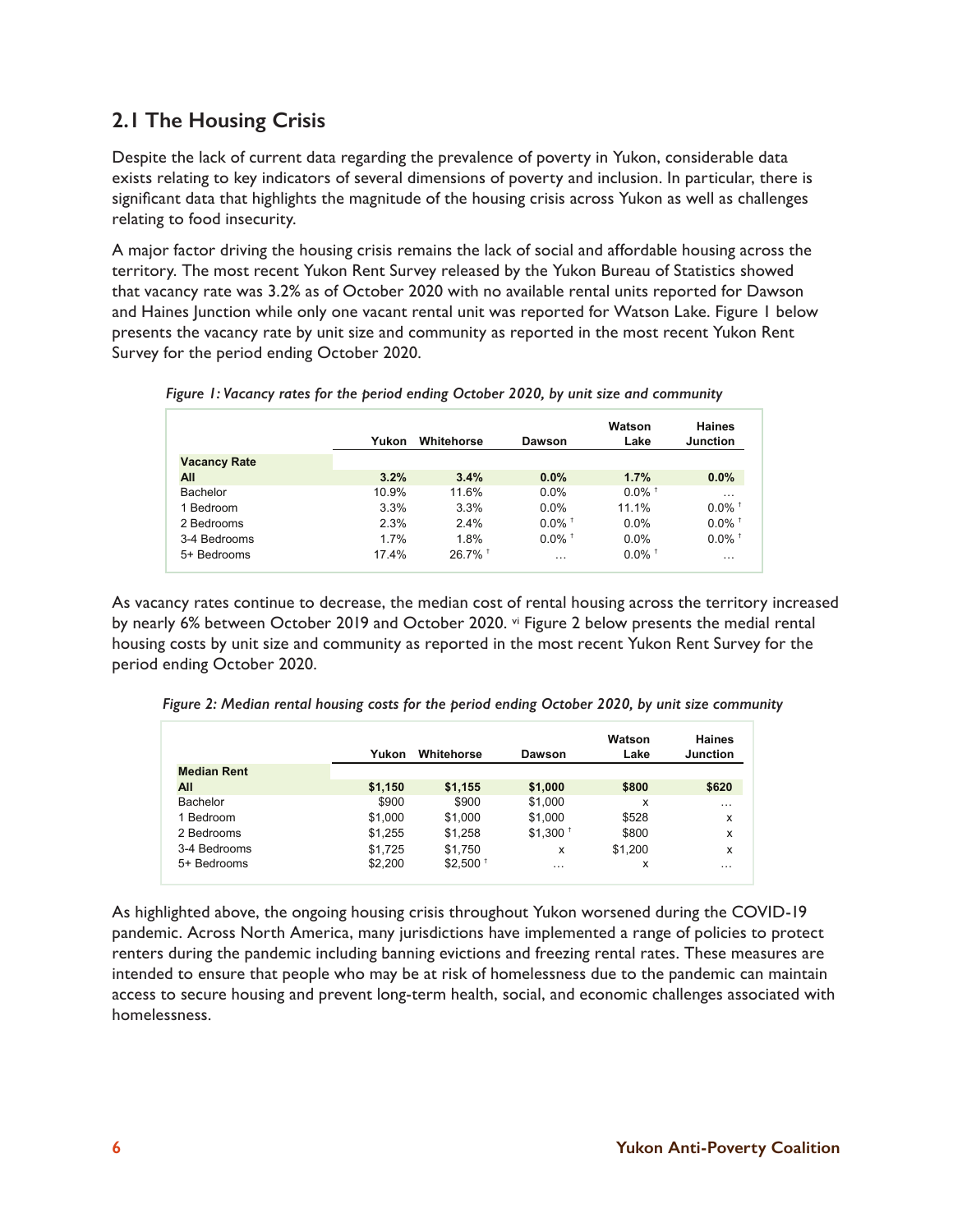**Recommendation 1:** Implement a freeze on rent increases for renters for the duration of the COVID-19 pandemic and limit future increases based on the Consumer Price Index for Whitehorse.

**Responsibility:** Yukon Government

On April 17, 2018, the Yukon Planning Group on Homelessness, with the support of the Council of Yukon First Nations and funding from the federal Homelessness Partnering Strategy, conducted the second biennial Point-in-Time Count to enumerate the population of people experiencing homelessness in Whitehorse. The count revealed that at least 195 people were living in the community at that time without a fixed address who were experiencing homelessness or considered at risk of experiencing homelessness. Among those experiencing homelessness or at risk of experiencing homelessness:

- 83% were between the ages of 25 and 64
- 12% were between the ages of 15 and 24
- 5% were age 65 and over
- 82% identified as Indigenous
- 61% identified as male vii

Statistics Canada most recently released data regarding the prevalence of core housing need in Yukon as part of the 2016 census. A household in core housing need is one whose dwelling is considered unsuitable (i.e. not enough bedrooms for the size and composition of the residents based on National Occupancy Standards), inadequate (i.e. in need of major repairs), or unaffordable (i.e. shelter costs equal more than 30% of total before-tax household income). Statistics Canada reports that 12.1% of Yukoners lived in core housing need as of 2016. Yukoners most likely to live in core housing need include:

- households with children age 14 and younger (14.1%)
- persons age 65 and above (14.8%)
- Indigenous Peoples (22.9%)
- persons in lone-parent households (31.4%)
- persons not living in an economic family\* (22.9%). viii
- *\* a person living either alone or with others to whom he or she is unrelated, such as roommates or a lodger*

The Yukon Housing Corporation reports that were 316 people on the wait lists for social and seniors housing as of October 13, 2020.<sup>ix</sup>

**Recommendation 2:** Substantially increase investments in social and affordable housing to eliminate wait lists for seniors and social housing and to ensure that no Yukoner experiences homelessness.

**Responsibility:** All levels of government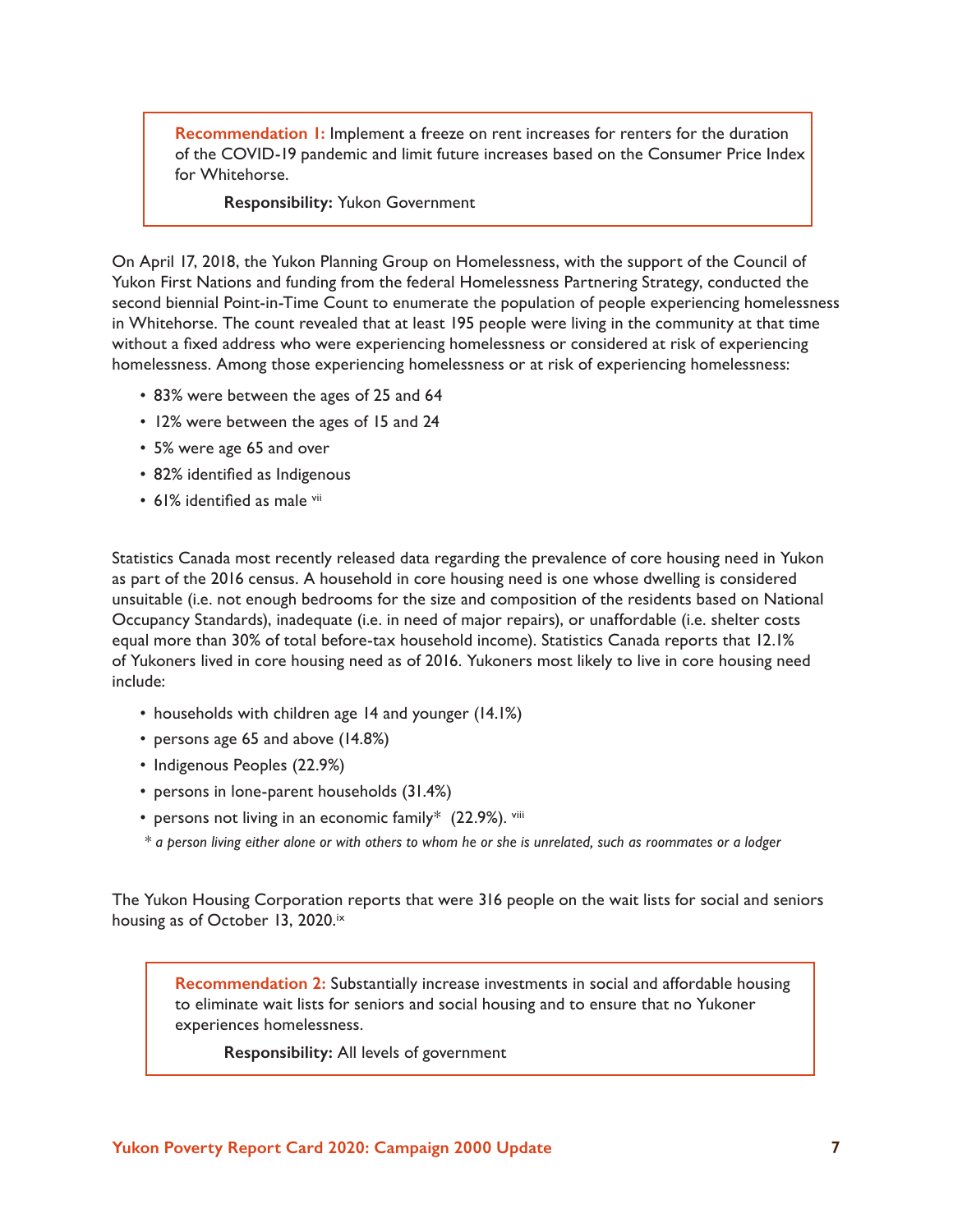## **2.2 The Challenge of Food Insecurity**

According to Health Canada, food insecurity exists within a household when one or more members do not have access to the variety or quantity of food that they need due to a lack of money.<sup>x</sup> The experience of food insecurity can range from concerns about running out of food before there is more money to buy more, to the inability to afford a balanced diet, to going hungry, missing meals, and in extreme cases, not eating for whole days because of a lack of food and money for food.

Food insecurity is a serious public health problem in Canada because individuals' health and well-being is closely associated to their household food security status. Among children, exposure to severe food insecurity has been linked to poorer health status and the subsequent development of a variety of chronic health conditions, including asthma and depression. xi,xii Adults in food-insecure households are much more likely than food-secure adults to report having been diagnosed with a wide variety of chronic diseases, including mood and anxiety disorders, arthritis, asthma, back problems, and diabetes. xiii

Statistics Canada measures food insecurity through the Household Food Security Survey Module of the Canada Community Health Survey. The sample is designed to be representative of the ten provinces and three territories, but it excludes full-time members of the Canadian Forces, individuals living on First Nations reserves, Crown Lands, or in the Quebec health regions of Région du Nunavik and Région des Terres-Cries-de-la-Baie-James, and persons in corrections facilities or care facilities. Although First Nations people living on-reserve and people experiencing homelessness comprise relatively small proportions of the Canadian population, their high levels of vulnerability to food insecurity must mean that the true prevalence of food insecurity is underestimated because of their exclusion. xiv

The Household Food Security Survey Module consists of 18 questions asking the respondent whether they or other household members experienced the conditions described, which range in severity from experiences of anxiety that food will run out before household members have money to buy more, to modifying the amount of food consumed, to experiencing hunger, and in the extreme, going a whole day without eating. Based on the number of positive responses to the questions posed, households are classified as either food secure or marginally, moderately, or severely food insecure.

In 2017-18, 16.9% of Yukoners reported that they had experience some degree of food insecurity in the previous 12 months of which:

- 5.1% were considered severely food insecure
- 7.4% were considered moderately food insecure
- 4.3% were considered marginally food insecure

Yukon currently has the third highest rate of food insecurity in Canada behind Nunavut and the Northwest Territories, considerably higher than the national average of 12.7%. In total, it is estimated that approximately 6,100 Yukoners experience some degree of food insecurity. Yukoners most likely to report some degree of food insecurity include:

- People who receive social assistance 64.5%
- Children under 18 years of age  $-$  18.3%  $\times$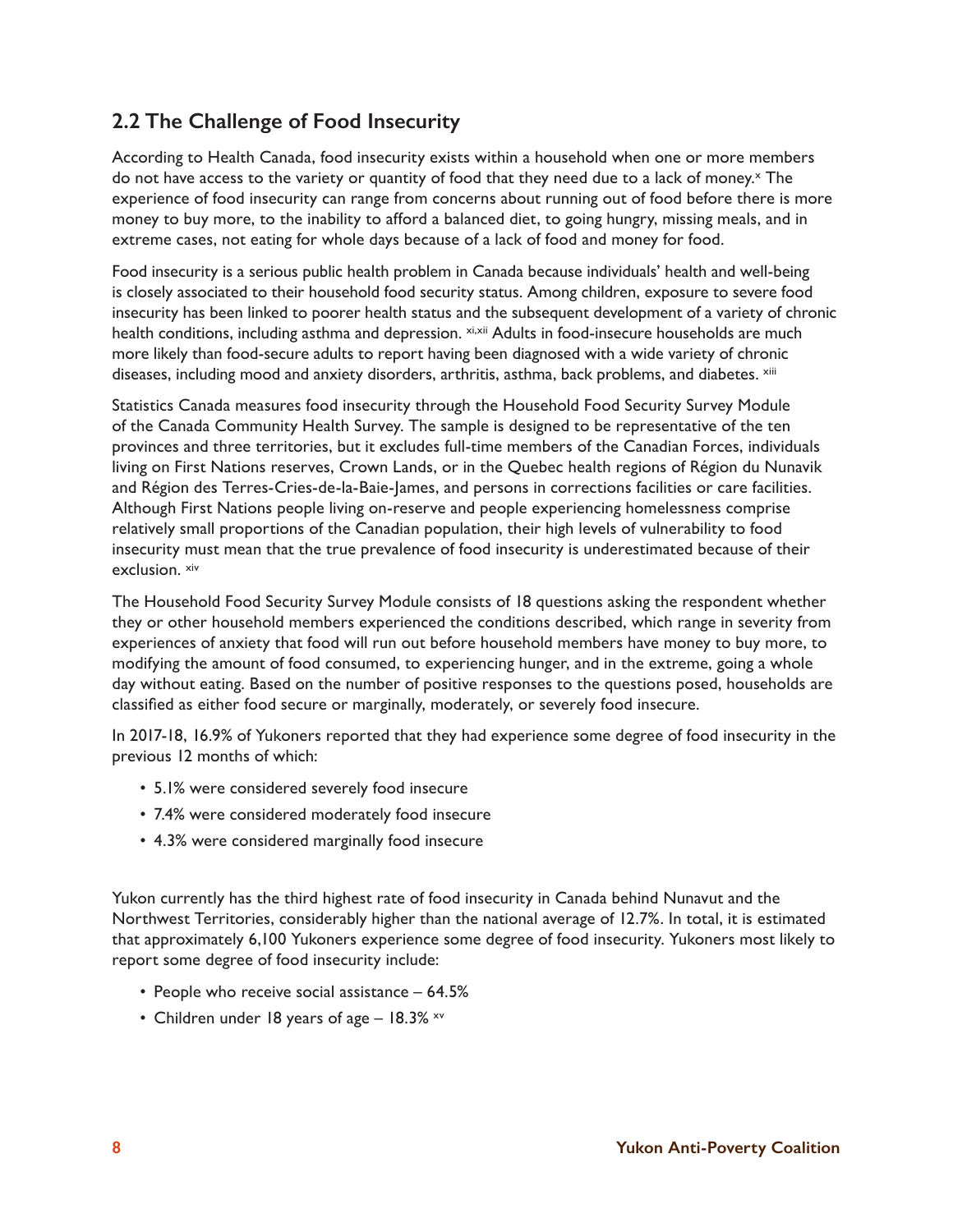#### **2.3 Living Wage Campaign**

The Yukon Anti-Poverty Coalition calculates the living wage for Whitehorse each year to maintain a current and accurate measurement of the cost of living in the community. Living wage calculations are an effective way to measure the cost of living in a community in a way that directly integrates the role of public policy, including the provision of social services and the tax-and-transfer system. This calculation facilitates the identification and quantification of affordability challenges facing low- and modest-income households as well as opportunities for policy changes to improve affordability and to reduce poverty. Calculating the living wage on an annual basis enables an assessment of the effect of policy changes on the ability of low- and modest-income families to meet their basic needs.

The Whitehorse living wage equalled \$19.07 in 2019, an increase of 50 cents from 2018. As with previous years, housing affordability remains a significant concern for low- and modest-income households living in Whitehorse and is the single largest expense incurred by the reference family with child care fees representing the second largest household expense.

It is worth noting that the cost of goods and services are typically much greater than in Whitehorse. The Yukon Bureau of Statistics measures the relative cost of various goods in communities across the territory compared to Whitehorse through its Community Spatial Index. Figure 3 below presents the most recent figures from the Community Spatial Index for July 2020.



*Figure 3: Weighted overall average price differences between Yukon communities and Whitehorse, July 2020*

This year the Yukon Anti-Poverty Coalition will release updated living wage calculations for 2020 and 2021 that will detail the impact of the COVID-19 pandemic on affordability.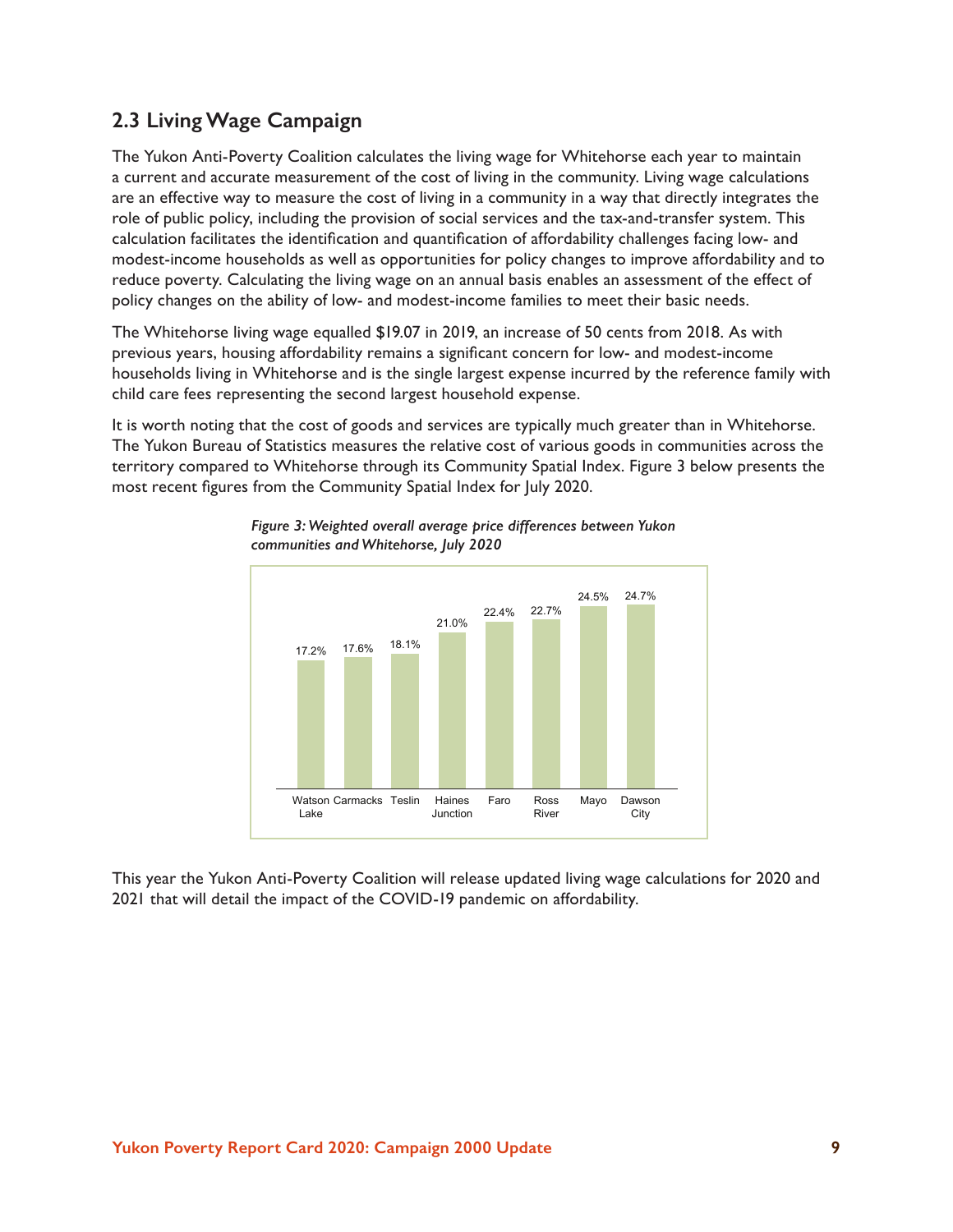#### **3.0 Current Initiatives**

#### **3.1 Putting People First**

In November 2018, the Premier and the Minister of Health and Social Services appointed an independent committee tasked with conducting a comprehensive review of health and social programs and services in Yukon. As part of the review, the Committee engaged with Yukoners to better understand the challenges that people face when interacting with various health and social services and the gaps that exist across the continuum of services. In its report, *Putting People First: The final report on the comprehensive review of Yukon's health and social programs and services*, the Committee found that:

*"While we found that some parts of the system are working well in Yukon, other parts are not. More importantly, there is a lack of coordination across the system. This makes it hard to deliver services in a person-centred, holistic, preventative, safe and respectful way. To fix this, we believe that major, system-level changes need to be made."*

The Committee produced a series of 76 recommendations with the intent to foster a health and social service system that is person-centred, holistic, focused on prevention, relationship-based, and safe and respectful. Recommendations intended to close the gaps for lower-income Yukoners included:

- Bring together all social assistance delivery agents to create a common vision for social assistance, leading to the design and delivery of more equitable, effective, easy-to-navigate and person-centred income support programming.
- Develop a referral policy and procedure to employment and training services for all individuals on social assistance to determine work readiness and/or vocational planning. Ensure that the current employment and training services are meeting the needs of clients. Retooling these services should also lead to improved outcomes in social assistance duration, workforce attachment, and reducing the overall impacts of poverty.
- Develop a referral policy and procedure for community health services for individuals with medical barriers to work if they are not currently receiving medical treatment.
- Create a framework and provide support for data management and analysis for social supports programs. This work should be completed with associated reporting timelines attached, to ensure relevant data is reviewed and reported upon regularly.
- Conduct a program evaluation of social supports, to determine if current practices and policies are achieving program objectives and are cost-effective, and what the most influential factors in entering, staying on, and leaving social assistance are in Yukon.
- Provide funding to NGOs to formally implement free tax clinics for low-income Yukoners to maximize benefits tied to income tax filing. There should also be a coordinated effort to: recruit and train volunteers; offer this service physically and/or virtually in all communities; and advertise these clinics widely so social workers and other health care workers can make referrals.
- Design and implement a guaranteed annual income pilot, in collaboration with the Yukon Anti-Poverty Coalition, and potential funding partners such as the federal government, health and social research programs and others.
- Create an income-tested, payer-of-last-resort public plan for extended benefits.
- Working with First Nations governments and the Government of Canada, determine how to coordinate the delivery of non-insured health benefits to all Yukoners to ensure consistency in benefits and efficient delivery.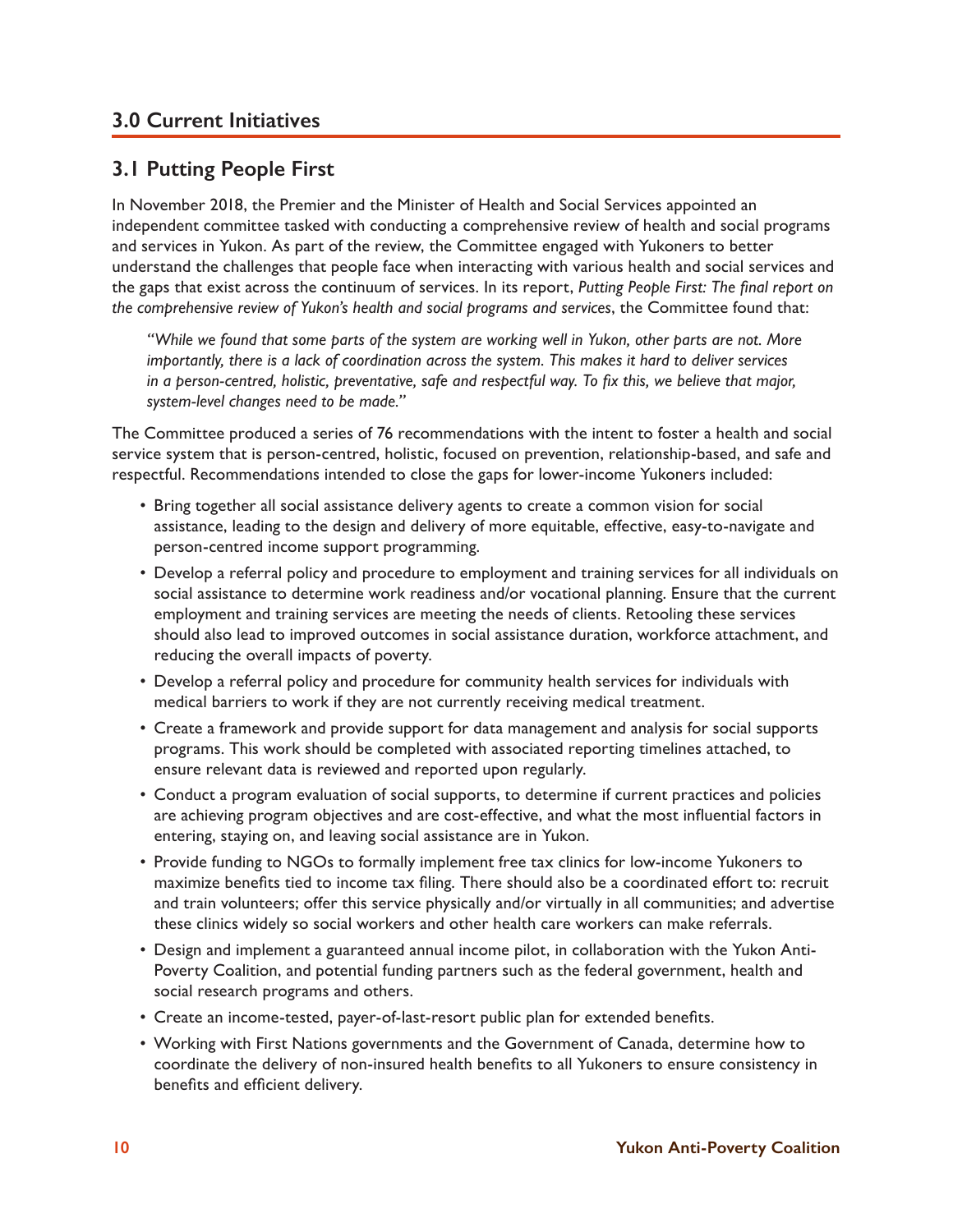- Create a separate, stand-alone disability benefit for those with permanent disabilities. Leave the Yukon Social Assistance top-up in place for individuals with short-term disabilities, who generally have higher expenses than the average social assistance recipient.
- Increase the disability top-up amount to \$325, to reflect inflation since 2005, and index disability income to inflation going forward.
- Combine Adult Disability Services and Child Disability Services into one needs-based program and develop a new eligibility and assessment framework for services based on the needs of adults and children with disabilities.
- Expand the mandate of adult programming to cover a broader range of disabilities and create new services, as appropriate, to meet the needs of this expanded adult service population.
- Provide self- or family-managed care funding to enable adult Yukoners with disabilities to live at home for longer.
- Align Government of Yukon housing initiatives under one provider, including management of nongovernmental organization services for Yukoners requiring housing supports.
- Implement a By-Name List to improve coordination among service providers and reduce homelessness in the territory.
- Work with partners to increase investment in infrastructure and programming for community food hubs in all Yukon communities.

**Recommendation 3:** Implement the recommendations from the *Putting People First* report including those intended to close the gaps for lower-income Yukoners.

**Responsibility:** Yukon Government

Following the release of the Putting People First report, the Yukon Anti-Poverty developed a detailed values statement and a policy brief to help support the development of basic income program in Yukon. The Yukon Anti-Poverty Coalition is prepared to support the Yukon Government and the Government of Canada to ensure the creation of a robust basic income program in Yukon that helps to facilitate the elimination of poverty in the territory.

**Recommendation 4:** Build upon work completed by the Yukon Anti-Poverty Coalition to develop a made-in-Yukon basic income program.

**Responsibility:** Yukon Government, Government of Canada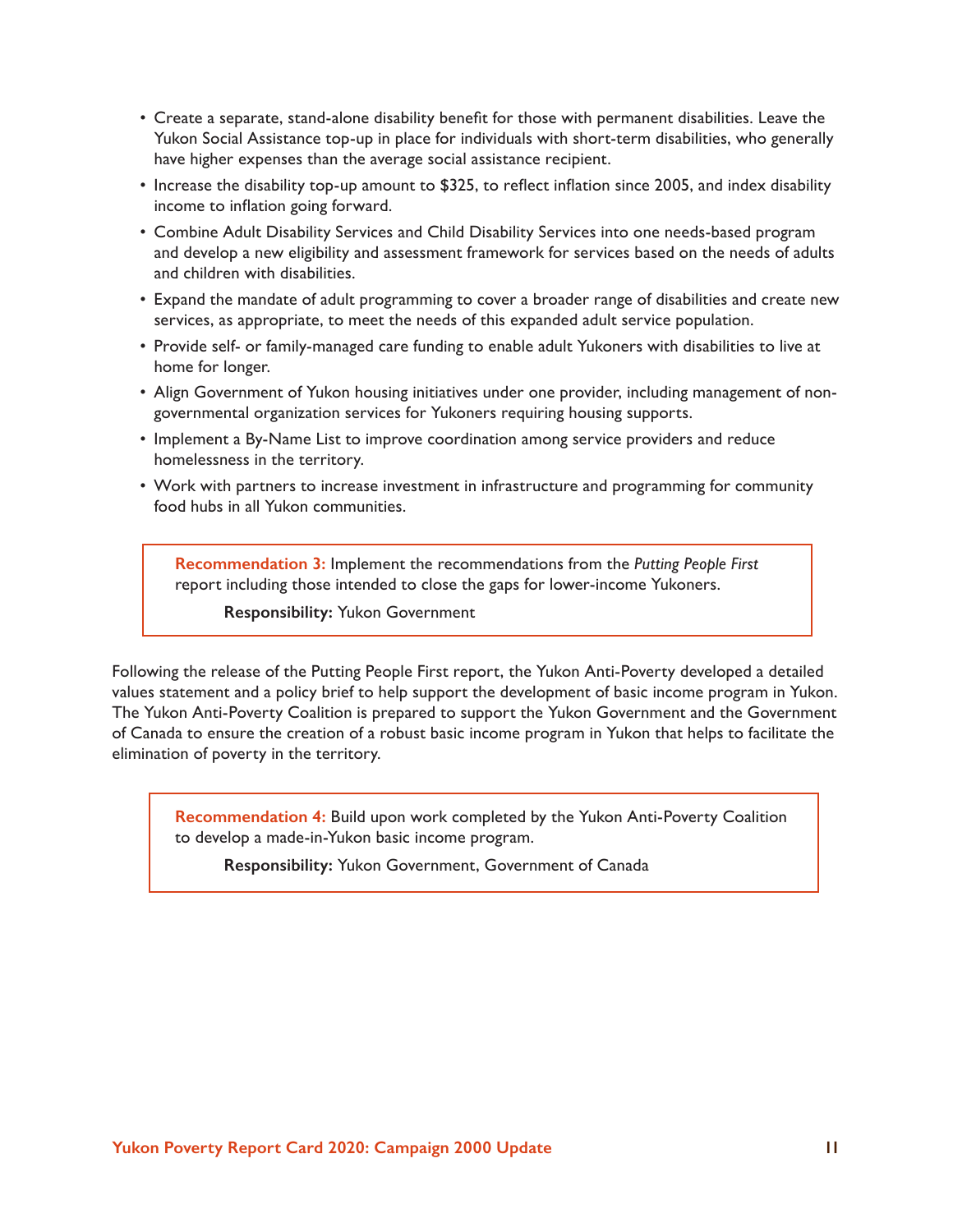#### **3.2 Minimum Wage Review**

In February 2018, the Minister of Community Services Minister requested that the Yukon Employment Standards Board conduct an independent review of the minimum wage and provide a recommended schedule for increases going forward. At that time, Yukon's minimum wage was slated to drop to seventh highest among provinces and territories by May 2018. Xvii After reviewing the evidence and engaging with local stakeholders including the Yukon Chamber of Commerce, the Board recommended a phased approach to increasing the minimum wage over three years that would have resulted in an increase to approximately \$13.80 per hour on April 1, 2020 and to \$15.12 per hour on April 1, 2021. The Yukon Employment Standards Board concluded that the proposed increases "will benefit the Yukon by reducing the inequality gap as recognized by the living wage, improving the local economy by increasing consumer spending power, and allowing employers to attract and retain employees more easily". xviii

Not satisfied with the result of the independent review, the Yukon Government rejected the proposed schedule and instead decided to limit the increase to \$13.71 per hour for 2020 and \$13.85 per hour for 2021, a mere one percent increase.  $x$ ix As a result, the gap between the living wage and the minimum wage remains high and ensures that minimum wage earners in the territory will face significant challenges in meeting their basic needs.

**Recommendation 5:** Immediately increase the minimum wage to \$15.12 per hour with future annual increases based on the Consumer Price Index for Whitehorse in accordance with the schedule proposed by the Yukon Employment Standards Board.

**Responsibility:** Yukon Government

#### **3.3 Yukon Social Inclusion Strategy**

The Yukon Government released a Social Inclusion and Poverty Reduction Strategy in 2012 to help guide social policy development so that policies, programs, and services reflect social inclusion and poverty reduction goals. The strategy consisted of three primary goals: 1) improving access to services; 2) reducing inequities; and 3) strengthening community vitality. xx

Although the strategy included a series of social inclusion indicators (e.g., distribution of income, high school completion, labour force participation, and access to affordable housing and health services), it did not include a formal definition of poverty or any measurable targets.

A comprehensive poverty reduction strategy that includes a formal definition and measurable definition of poverty with legislated targets is needed to ensure that the Yukon Government can effectively reduce the number of Yukoners who experience poverty. A comprehensive strategy should prioritize actions that improve access to quality health and social supports and services, improve affordability by reducing the cost of basic needs including adequate housing and child care, and increase household incomes.

**Recommendation 6:** Renew the Yukon Poverty Reduction Strategy and include legislated targets and timelines for poverty reduction.

**Responsibility:** Yukon Government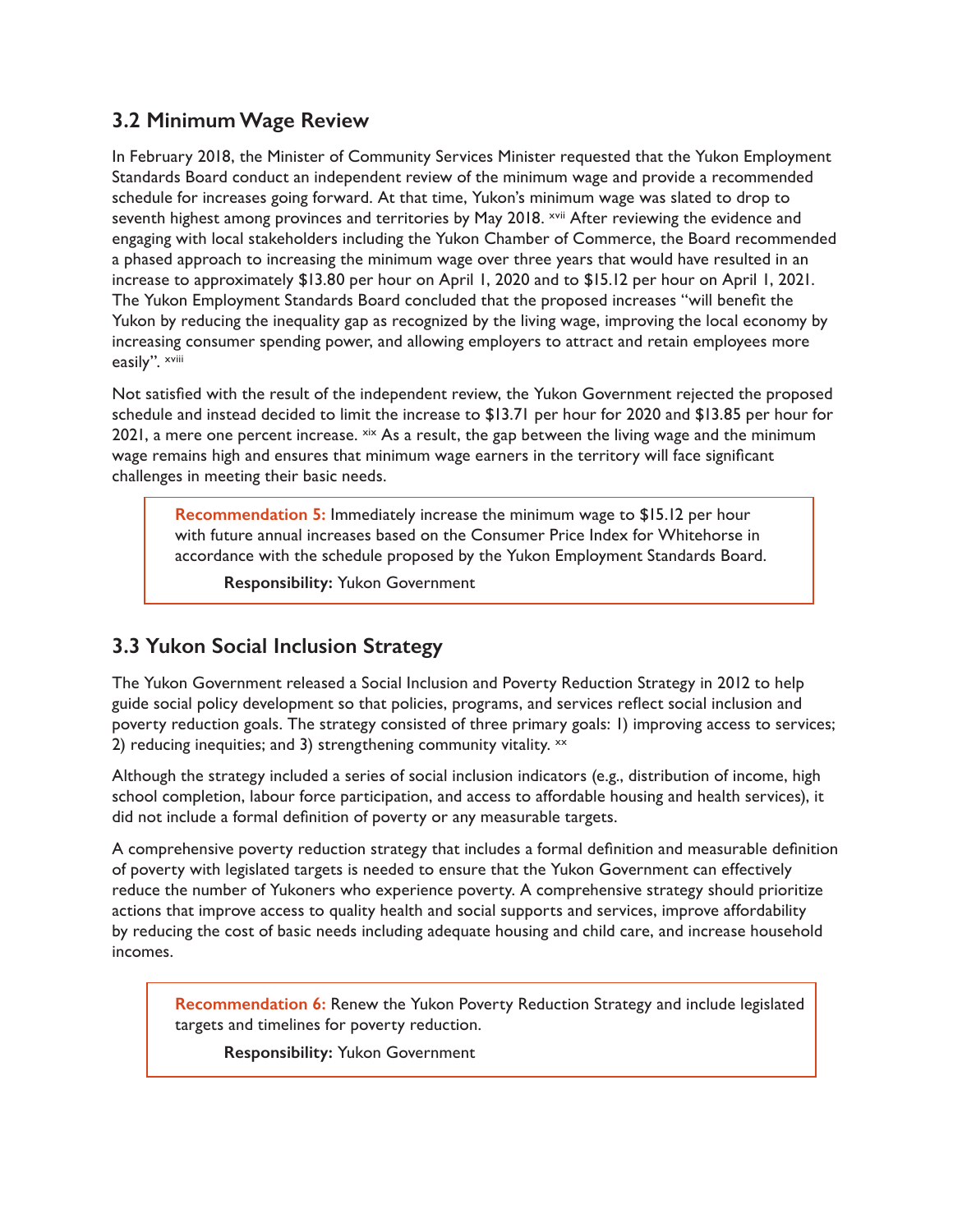#### **3.4 Universal Low-Fee Child Care**

As highlighted in recent living wage reports produced by the Yukon Anti-Poverty Coalition, the annual cost of child care services has increased substantially in recent years. In response to increasing rates, the Yukon Government announced the creation of a universal low-fee child care program starting April 1, 2021. Under the program, the average daily cost of child care is anticipated to decrease from roughly \$43 to \$11. xxi The reduction in child care costs will substantially benefit low- and modest-income families and will help to reduce the gap between the minimum wage and the living wage.

An evaluation of the Quebec universal low-fee child care program found that the program led to increased provincial tax revenues, decreased expenditures on transfers to individuals (i.e. reliance on income supports) and resulted in an increase in provincial Gross Domestic Product by an estimated 1.7% more than would have occurred otherwise.

**Recommendation 7:** Move forward with the creation of a territory-wide universal lowfee child care program.

**Responsibility:** Yukon Government

#### **3.5 Canada-Yukon Housing Benefit**

In December 2020, the Government of Canada and the Yukon Government jointly announced the Canada-Yukon Housing Benefit, a direct to household benefit program which helps to subsidize rental market housing for low- and modest-income Yukoners. Under the program, eligible Yukoners receive a monthly payment up to \$800 depending on household size and family size. **xxiii** Table 1 below provides an overview of the basic details of the Canada-Yukon Housing Benefit.

| <b>Eligible</b><br><b>Unit Size</b> | <b>Maximum</b><br><b>Monthly</b><br>Benefit (\$) | <b>Maximum</b><br><b>Annual Household</b><br>Income Amount (\$) |
|-------------------------------------|--------------------------------------------------|-----------------------------------------------------------------|
| <b>Bachelor</b>                     | \$200                                            | \$51,480                                                        |
| 1-Bedroom                           | \$200                                            | \$59,320                                                        |
| 2-Bedrooms                          | \$400                                            | \$68,720                                                        |
| 3-Bedrooms                          | \$600                                            | \$85.840                                                        |
| 4-Bedrooms                          | \$600                                            | \$87.040                                                        |
| 5-Bedrooms                          | \$800                                            | \$103,070                                                       |
|                                     |                                                  |                                                                 |

*Table 1: Canada-Yukon Housing Benefit Program Overview*

*Note: The claw back rate for the program has not been disclosed publicly*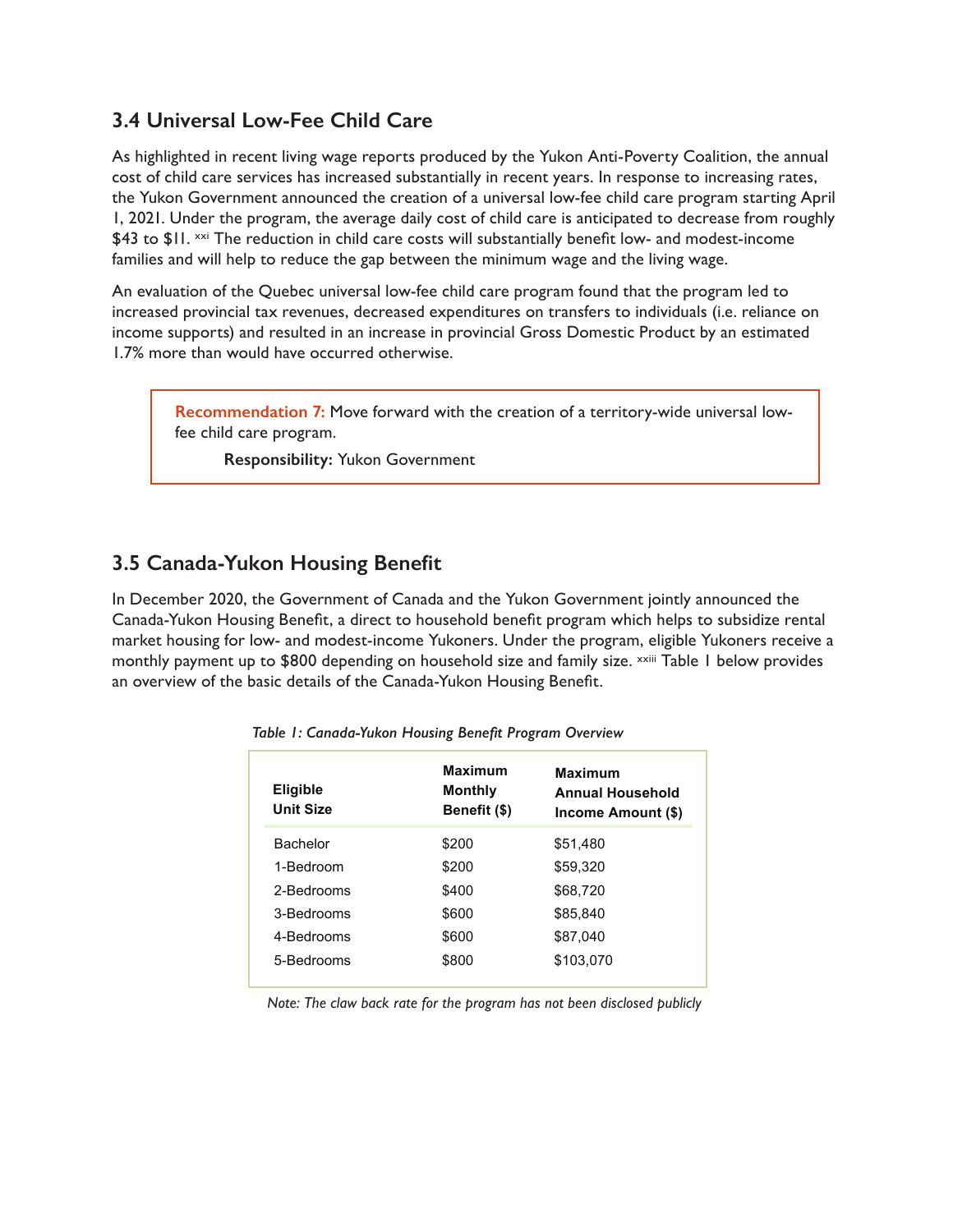#### **3.6 Whitehorse Transit Master Plan**

Public transit provides access to affordable, basic mobility for citizens, including low-income households and people with disabilities, and those seeking another option to supplement private vehicle ownership. Transportation is a significant expense incurred by many families throughout Yukon. In 2018, the City of Whitehorse released its Transit Master Plan, which outlined key goals and a series of recommendations intended to meet demand, maintain the strengths of the existing system, and rectify its shortfalls in operations and customer experience. The plan highlights the need for substantial investments to promote a multi-modal transportation system that provides users convenient and low-cost alternatives to private vehicle ownership such as bussing, walking, and cycling. xxiv

**Recommendation 8:** Build on the Whitehorse Transit Master Plan with investments to improve the quality and accessibility of affordable transportation options including walking, cycling, and public transit.

**Responsibility:** City of Whitehorse

However, for low- and modest-income households, transit fares can act as a significant barrier that limits social inclusion and access to health and social services.

**Recommendation 9:** Offer subsidized public transit passes to low- and modest-income households to help reduce their transportation costs and promote greater social inclusion.

**Responsibility:** City of Whitehorse

#### **3.7 Yukon Child and Youth Advocate Office**

Established in 2010, the Yukon Child and Youth Advocate Office advocates for children's voices to be heard, loudly and intentionally, throughout the Yukon. The Yukon Child and Youth Advocate Office helps children and youth effectively access government services and have their views heard and rights considered in the decision-making of government service provider, identities systematic or policy related-issues, and provides public information about the role of the Advocate and children's rights. In their 2020 Annual Report, the Child and Youth Advocate flagged the growing number of individual advocacy issues and the disproportionate impact on Indigneous children and youth and noted

*"While we have observed conscious effort to shift out of a long-standing colonial system, there are ongoing service gaps for children and youth. The implementation of policies like* Jordan's Principle *are vital and encouraging. However, money alone does not repair the psychological impacts of trauma, past and present, and as such there is an ongoing need for family supports, family treatment and healing."*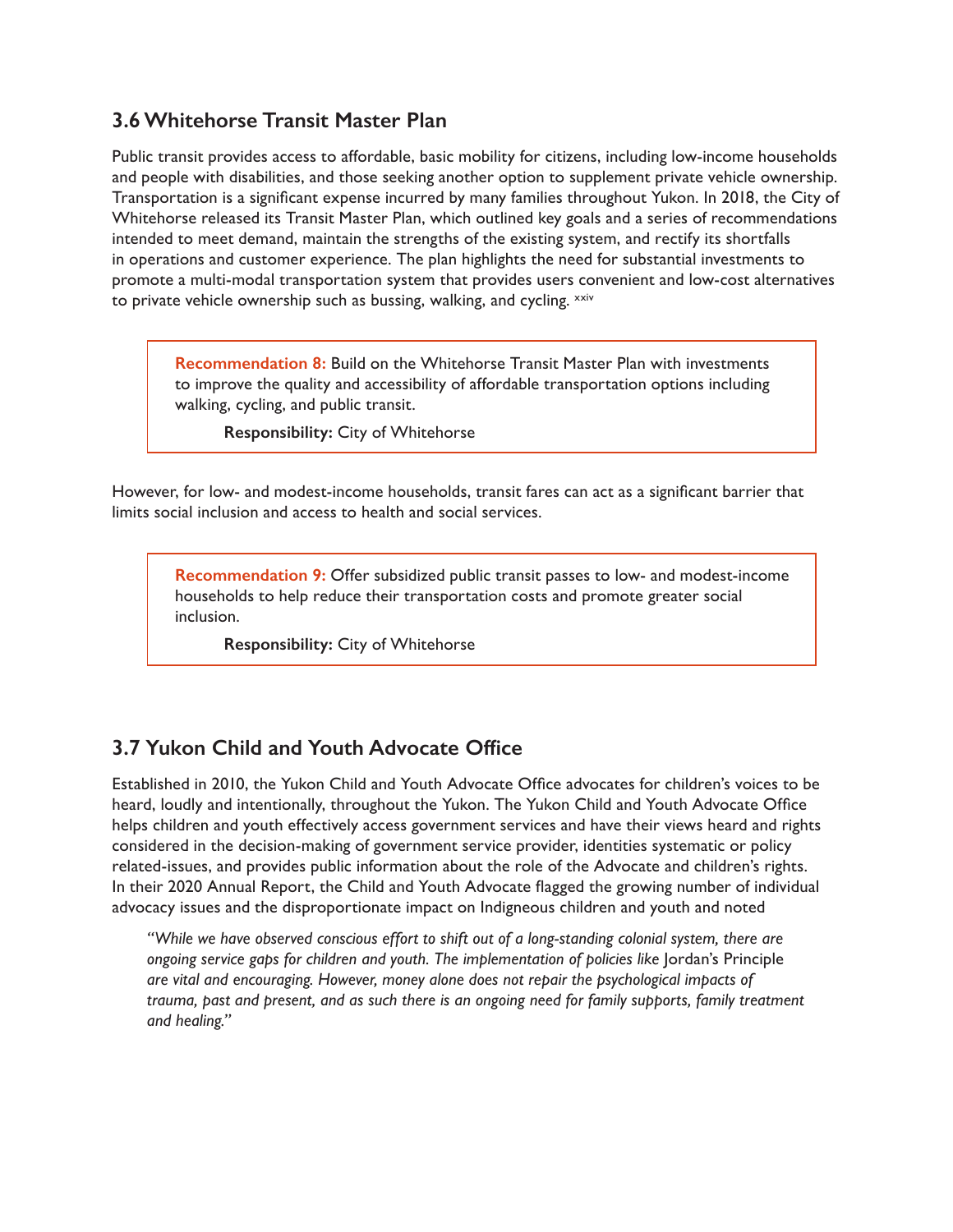The report contained three main recommendations:

- Update the *Child and Youth Advocate Act* to include a mandate to review critical incidents and deaths of children
- Apply a child rights impact assessment as part of the development and design of all relevant programs and policies
- Build meaningful partnerships with Yukon First Nations that support cultural connections, strengthening relationships, and building resiliency for children and youth xxv

**Recommendation 10:** Implement the recommendations from the Yukon Child and Youth Advocate's 2020 annual report.

**Responsibility:** Yukon Government

#### **4.0 Community Highlights**

All levels of government as well as many community organizations play an important role addressing poverty and improving the health and wellness of Yukon children and youth. This section highlights some of the work currently underway, but in no way serves as an exhaustive list of initiatives throughout the territory to improve the health and wellness of Yukon children and youth.

#### **4.1 Safe At Home**

In 2017, Kwanlin Dün First Nation, the City of Whitehorse, Ta'an Kwäch'än Council and the Government of Yukon joined with non-governmental organizations, people with lived experience, and the business community to formally endorse the vision, goals and actions in the *Safe at Home Plan*. The Plan was an unprecedented success for Yukon, and a model for how diverse partners could work through complex matters with urgency and care. Over time, it became evident that an agency dedicated to ending and preventing homelessness through strong coordination of housing stock, supports and resources would enable a clearer path to ending homelessness. As a result, the Safe at Home Society (SAH) was formed in November 2020.

Progress towards ending homelessness is measured through a bi-annual Point-in-Time Count and in real time, through a By-Name List of people experiencing homelessness. SAH stewards both initiatives on behalf of community partners.

Program highlights since 2017 include:

- **Prevention:** Investments have supported a greater focus on education programs and financial and social supports for tenants and landlords to help prevent evictions.
- **Increasing Supply:** Investments have supported significant increases in the number of new supportive housing units as well as increases in housing options in rural Yukon.
- **Strong Coordination:** Improvements to the coordination of systems of care have included meaningful collaborations between services. This has improved access to both supports and housing for persons who have faced difficulties when attempting to navigate complex systems of care.
- **Establishing a "Mission Control":** Investments from all levels of government and community partners have supported increased capacity to coordinate, communicate, and facilitate systems change.<sup>xxvi</sup>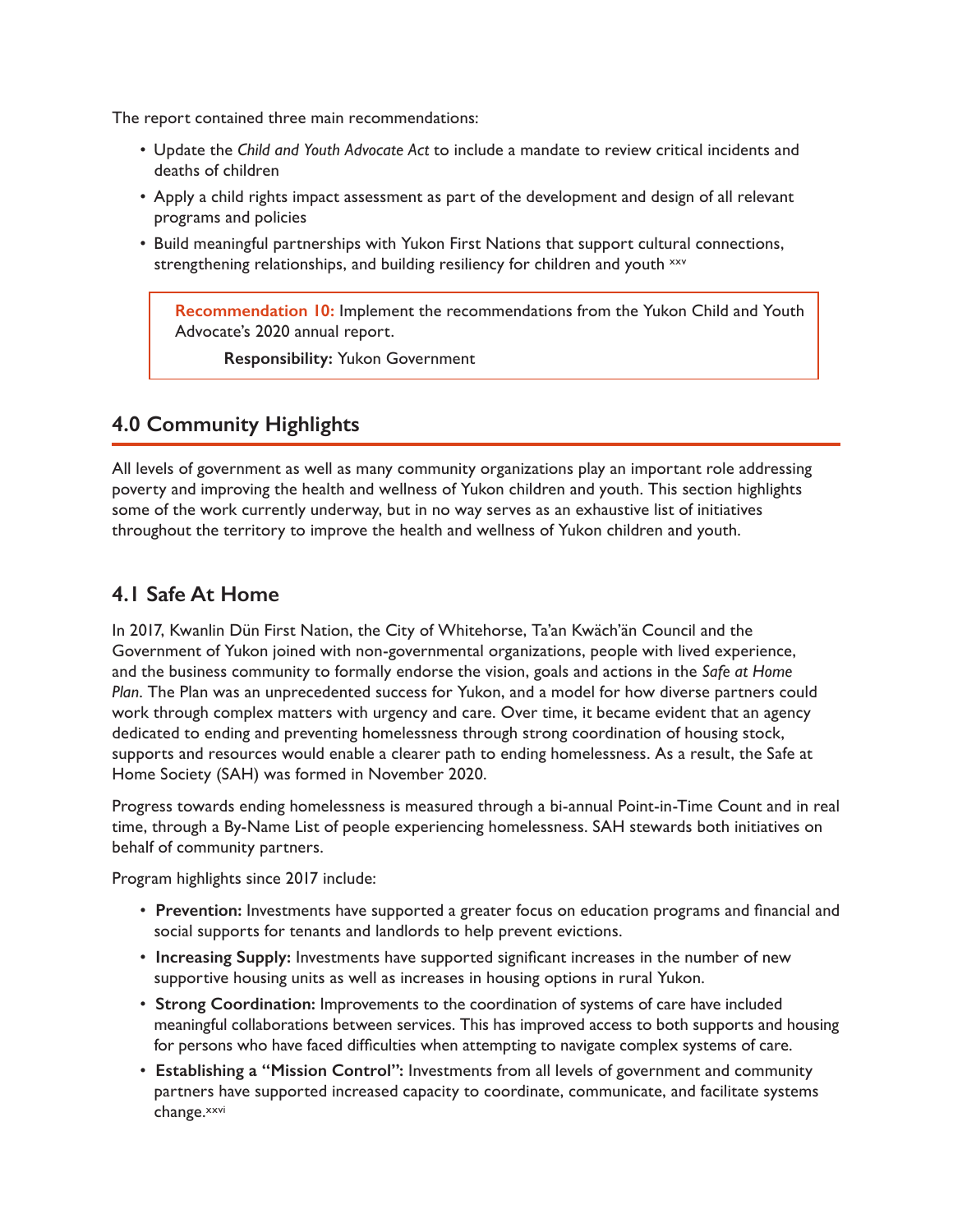#### **4.2 Yukon Food for Learning**

Formed in 1996, the Yukon Food for Learning Association supports school nutrition program across Yukon that help ensure that children have access to healthy, nutritious food. The Yukon Food for Learning Association currently partners with 29 schools across the territory and provides approximately 160,000 breakfasts, lunches, and snacks to children each year.

#### **4.3 Yukon First Nations Education Directorate**

Every Yukon First Nation boy and girl deserves an education that reflects their cultural realities and respects the inherent wisdom of their ancestors' traditions, methods, and ways. The Yukon First Nations Education Directorate was founded by Yukon First Nations parents and grandparents with the intention of exercising greater self-determination over education. Considerable work is underway to ensure that education is culturally safe and relevant for First Nations children and youth. Additionally, the Yukon First Nations Education Directorate is leading work to ensure that all children and youth attending school receive nutritious school lunches.

#### **4.4 Kids Recreation Fund**

Established in 1999, the Kids Recreation Fund aims to assist children and youth whose families are experiencing financial hardship so that they may actively participate in sport, art, cultural, social, and recreational programs. Since its onset, more than 6,000 children and youth from across the territory have accessed more than \$1,800,000 to support their involvement in various recreational activities.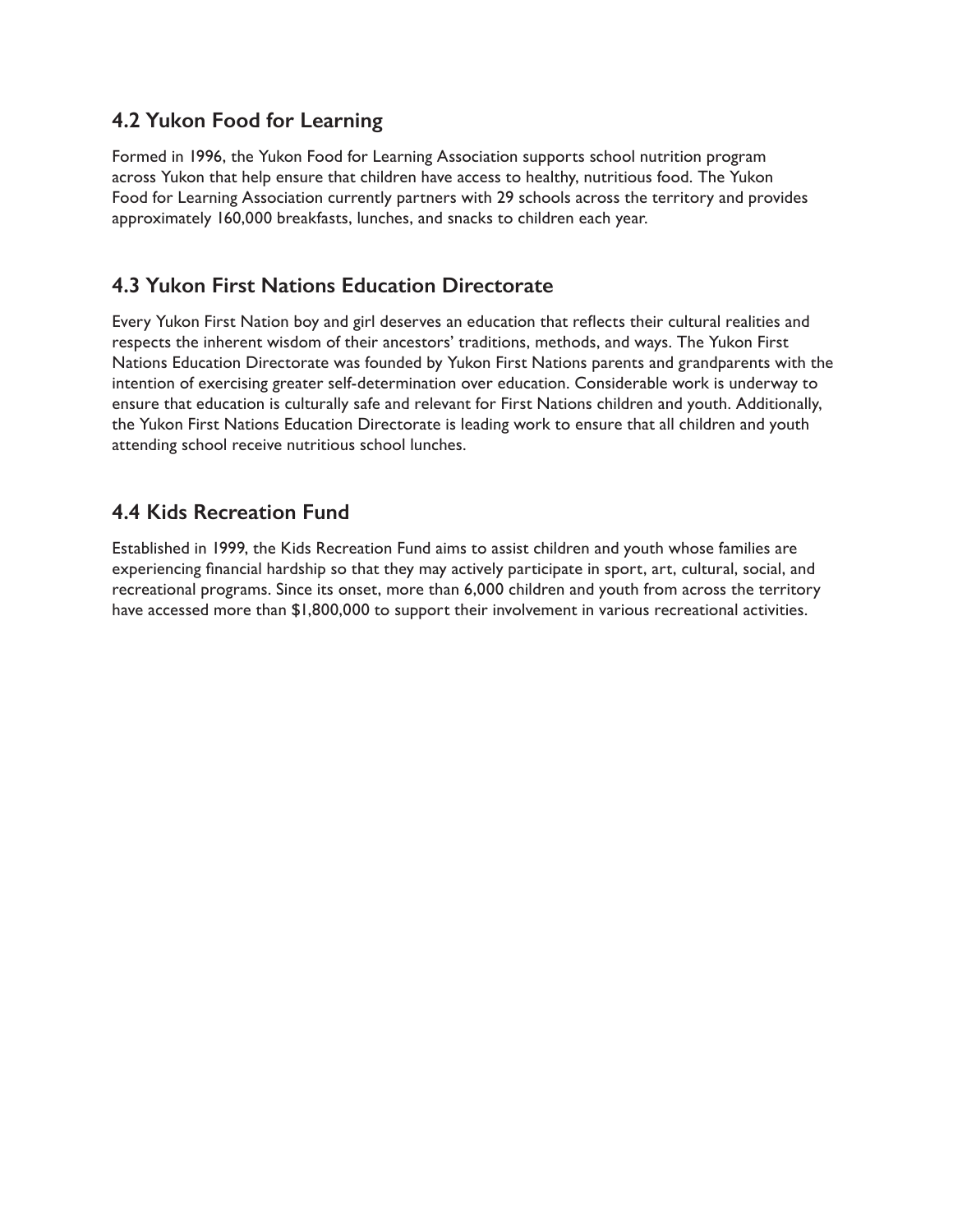#### **References**

i Employment and Social Development Canada. (2018). Opportunity for All – Canada's First Poverty Reduction Strategy. Employment and Social Development Canada Catalogue no. SSD-212-08-18E.

ii Human Resources and Skills Development Canada. (1998). The Market Basket Measure – Constructing a New Measure of Poverty. Applied Research Bulletin, 4(2): pp. 1-4.

iii Statistics Canada. (2012). *Northern Market Basket Measure Feasibility Study.* Unpublished report.

iv Statistics Canada. *Low income measures.* Statistics Canada Income Research Paper Series – Research Paper 75F0002M. Last updated November 27, 2015. Retrieved from: https://www150.statcan.gc.ca/n1/ pub/75f0002m/2012002/lim-mfr-eng.htm

<sup>v</sup> Statistics Canada. Table 11-10-0018-01 After-tax low income status of tax filers and dependants based on Census Family Low Income Measure (CFLIM-AT), by family type and family type composition. doi: https://doi.org/10.25318/1110001801-eng

vi Yukon Bureau of Statistics. (2021). *Yukon Rent Survey* – October 2020. Retrieved from: https://yukon. ca/sites/yukon.ca/files/ybs/rent\_oct20.pdf

vii Mechan, Kate. (2018). Whitehorse Point-in-Time Count, 2018 Report. Whitehorse, Yukon: Yukon Planning Group on Homelessness and the Council of Yukon First Nations

viii Statistics Canada. *Table 39-10-0050-01 - Population in core housing need, by selected economic family characteristics of persons and sex.* Released December 9, 2020. doi: https://doi.org/10.25318/3910005001 eng

ix Yukon Legislative Assembly. Hansard, 34th Legislature, 3rd Session, No 58 (November 4, 2020). Retrieved from: https://yukonassembly.ca/sites/default/files/hansard/34-3-058.pdf

x Roshanafshar, S., and Hawkins, E. (2015). Food Security in Canada. Statistics Canada Catalogue no. 82- 624-X. Released March 25, 2015. Ottawa, Ontario.

xi Kirkpatrick, S.I., McIntyre, L., and Potestio, M.L. (2010). Child hunger and long-term adverse consequences for health. Archives of Pediatrics and Adolescent Medicine, 164(8):754-62. doi: 10.1001/ archpediatrics.2010.117

xii McIntyre, L., Wu, S., Kwok, C., and Patten, S.B. (2017). The pervasive effect of youth self-report of hunger on depression over 6 years of follow up. *Social Psychiatry and Psychiatric Epidemiology*, 52(5): 537- 47. doi: 10.1007/s00127-017-1361-5

xiii Tarasuk, V., Mitchell, A., McLaren, L., and McIntyre, L. (2013) Chronic physical and mental health conditions among adults may increase vulnerability to household food insecurity. *The Journal of Nutrition*; 143(11): 1785-93. doi: https://doi.org/10.3945/jn.113.178483

xiv Deaton, B.J., Scholz, A., and Lipka, B. (2019). An empirical assessment of food security on First Nations in Canada. *Canadian Journal of Agricultural Economics,* 68(1): 5-19. doi: https://doi.org/10.1111/ cjag.12208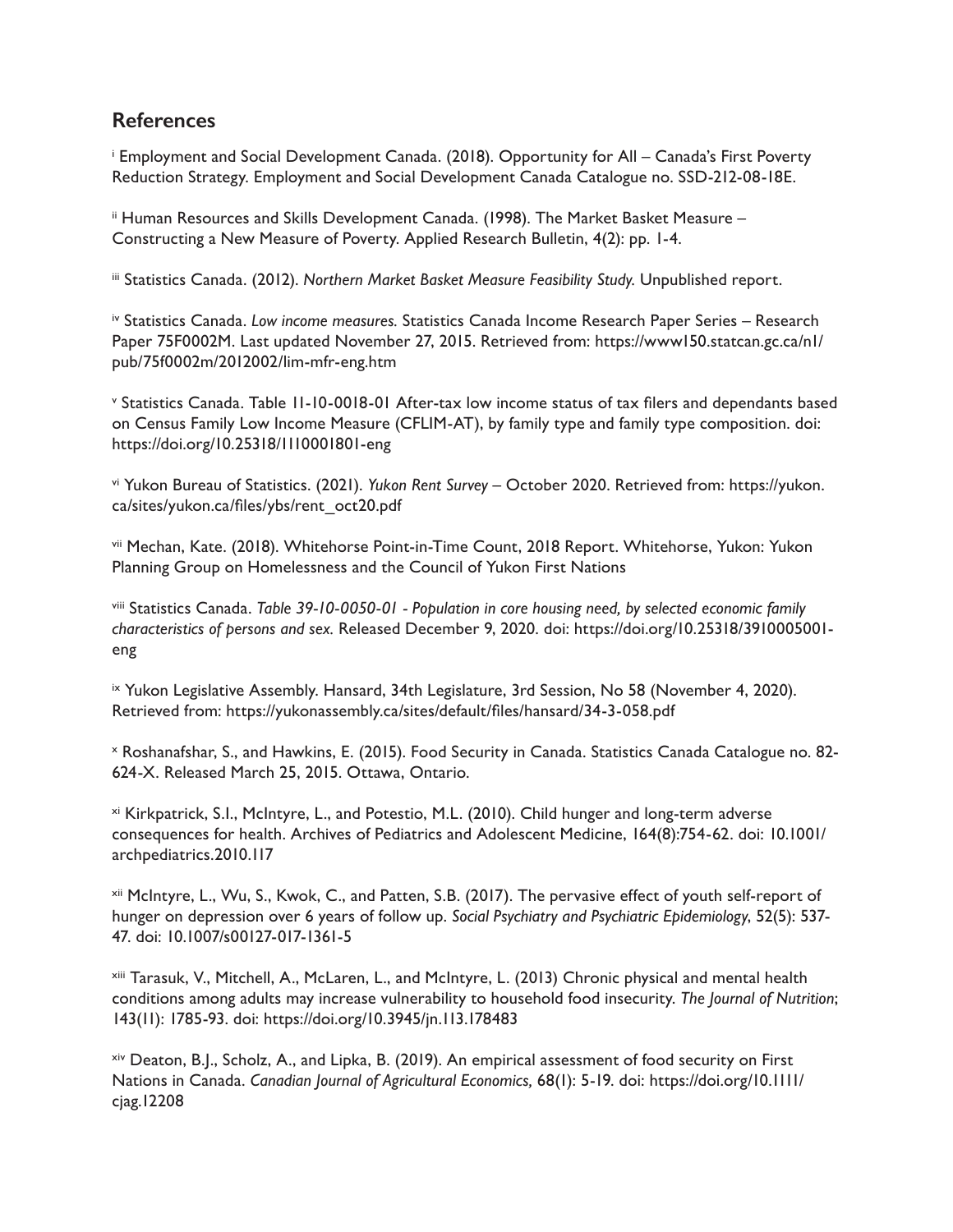xv Tarasuk, V., and Mitchell, A. (2020). *Household food insecurity in Canada,* 2017-18. Toronto: Research to identify policy options to reduce food insecurity (PROOF). Retrieved from: https://proof.utoronto.ca/ wp-content/uploads/2020/03/Household-Food-Insecurity-in-Canada-2017-2018-Full-Reportpdf.pdf

xvi McLennan, B., Green, G., Marchildon, G., Strand, D., and Zelmer, J. (2020). *Putting People First: The final report of the comprehensive review of Yukon's health and social programs and services.* Retrieved from: https://yukon.ca/sites/yukon.ca/files/hss/hss-imgs/putting\_people\_first\_final\_report.pdf

xvii Yukon Government. (2018, February 27). *Government of Yukon announces minimum wage review.*  Retrieved from: https://yukon.ca/en/minimum-wage-review

xviii Gignac, J. (2018, December 12). A review of Yukon's minimum wage suggests it's time for a raise. *Yukon News.* Retrieved from: https://www.yukon-news.com/news/a-review-of-yukons-minimum-wagesuggests-its-time-for-a-raise/

xix Yukon Government. *Find minimum wage in Yukon.* Retrieved March 14, 2021 from: https://yukon.ca/en/ doing-business/employer-responsibilities/find-minimum-wage-yukon

xx Department of Health and Social Services. (2012). *A Better Yukon for All – Yukon Government's Social Inclusion and Poverty Reduction Strategy.* Whitehorse, Yukon

xxi Yukon Government. (2021, February 1). *Universal childcare and early kindergarten will support Yukon families.* Retrieved from: https://yukon.ca/en/news/universal-childcare-and-early-kindergarten-willsupport-yukon-families

xxii Fortin, P., Godbout, L., and St-Cerny, S. (2012)*. Impact of Quebec's universal low fee childcare program on female labour force participation, domestic income, and government budgets.* Working paper 2012/02. Sherbrooke, Québec: Université de Sherbrooke.

xxiii Yukon Government and Government of Canada. (2020, November 4). *Canada-Yukon Housing Benefit supports rental housing affordability.* Retrieved from: https://yukon.ca/en/news/canada-yukon-housingbenefit-supports-rental-housing-affordability

xxiv Masterton, G., Pejcic, S., Putre, B., Ratti, N., Verbich, D., and Malo, C. (2018). *City of Whitehorse Transit Master Plan: Final Report.* Retrieved from: https://whitehorse.ca/home/ showpublisheddocument?id=10014

xxv Yukon Child and Youth Advocate Office. (2020). *Advocacy Trails: 2020 Annual Report – 10 Year Review.* Retrieved from: https://3995930a-ffe0-4b01-89cb-f7975f8a922d.filesusr.com/ugd/a5713e 6f6a117883a94 abbb8f3bf24fa1464bf.pdf

xxvi Mechan, K. and Pratt, M. (2020). *Safe At Home – Ending and Preventing Homelessness in Yukon: Our Progress 2017-2020.* Retrieved from: https://yapc.ca/assets/files/S%40H-ProgressReport-2020Jul-Online-Compressed.pdf